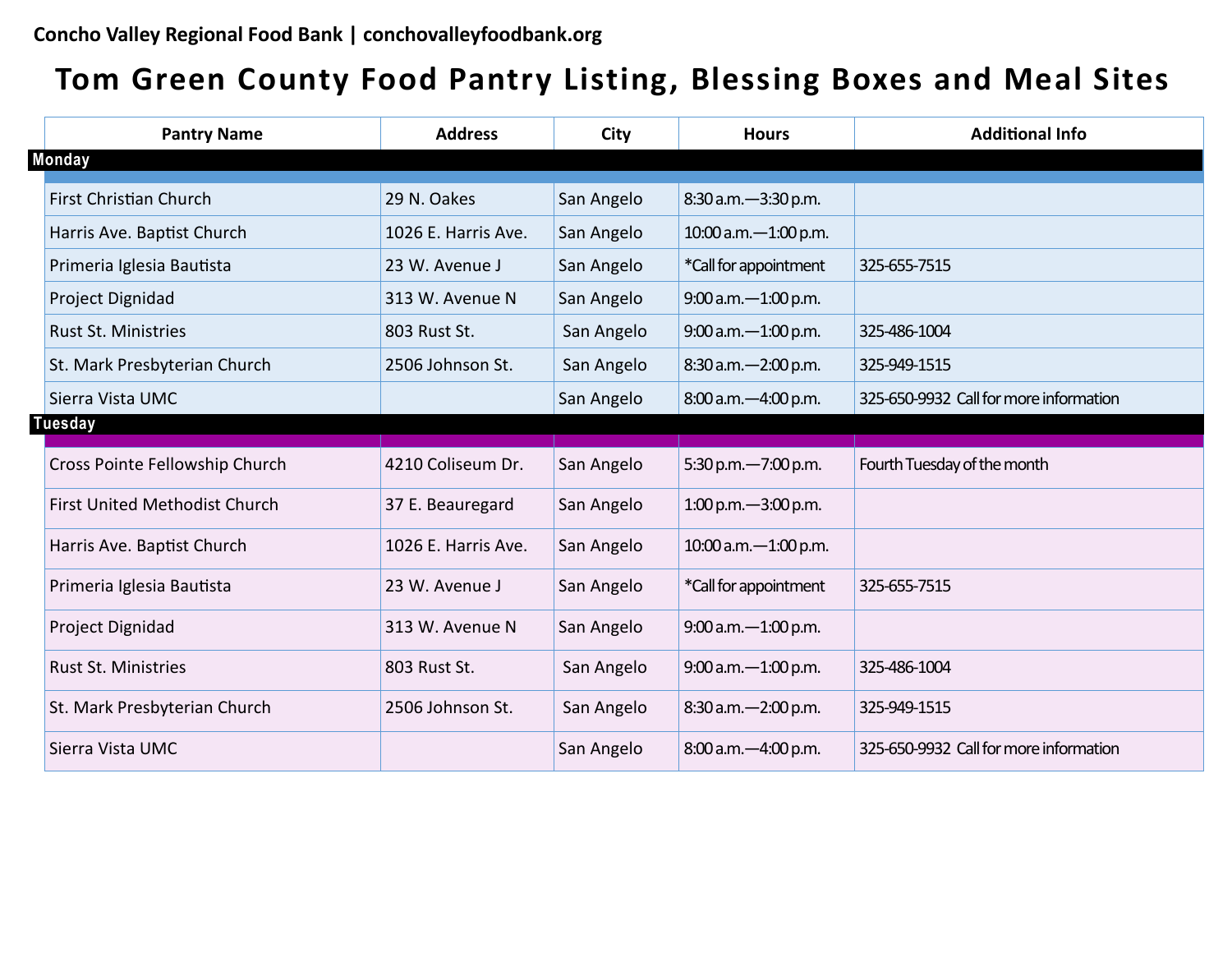## **Tom Green County Food Pantry Listing, Blessing Boxes and Meal Sites**

|  | <b>Pantry Name</b>                        | <b>Address</b>      | <b>City</b>        | <b>Hours</b>              | <b>Additional Info</b>                              |
|--|-------------------------------------------|---------------------|--------------------|---------------------------|-----------------------------------------------------|
|  | Wednesday                                 |                     |                    |                           |                                                     |
|  | <b>Bethel United Methodist Church</b>     | 115 W. Avenue O     | San Angelo         | 10:30 a.m. - 12:00 p.m.   | Contact Aaron Milan 325-895-4862                    |
|  | Grape Creek United Methodist Church       | 8045 US Hwy 87 N    | <b>Grape Creek</b> | 2:00 p.m. - 5:00 p.m.     | Serving Grape Creek, Carlsbad and Water Valley ONLY |
|  | Harris Ave. Baptist Church                | 1026 E. Harris Ave. | San Angelo         | 10:00 a.m. - 1:00 p.m.    |                                                     |
|  | Lifepoint Baptist Church                  | 810 Austin St.      | San Angelo         | 10:00 a.m. - 12:00 p.m.   | First & Third Wednesday of the month                |
|  | Mustard Seed Pantry (very back of church) | 3216 N. Chadbourne  | San Angelo         | $1:00$ p.m. $-4:00$ p.m.  | Located behind Chadbourne North Church of Christ    |
|  | Primeria Iglesia Bautista                 | 23 W. Avenue J      | San Angelo         | *Call for appointment     | 325-655-7515                                        |
|  | Project Dignidad                          | 313 W. Avenue N     | San Angelo         | 9:00 a.m. - 1:00 p.m.     |                                                     |
|  | <b>Rust St. Ministries</b>                | 803 Rust St.        | San Angelo         | 9:00 a.m. - 1:00 p.m.     | 325-486-1004                                        |
|  | St. Mark Presbyterian Church              | 2506 Johnson St.    | San Angelo         | 8:30 a.m. - 2:00 p.m.     | 325-949-1515                                        |
|  | Sierra Vista UMC                          |                     | San Angelo         | 8:00 a.m. -4:00 p.m.      | 325-650-9932 Call for more information              |
|  | <b>Thursday</b>                           |                     |                    |                           |                                                     |
|  | <b>Edmund Blvd Baptist Church</b>         | 1405 Edmund Blvd    | San Angelo         | 3:00 p.m. -4:00 p.m.      | Third Thursday of the month                         |
|  | <b>First United Methodist Church</b>      | 37 E. Beauregard    | San Angelo         | $1:00$ p.m. $-3:00$ p.m.  |                                                     |
|  | Harris Ave. Baptist Church                | 1026 E. Harris Ave. | San Angelo         | 10:00 a.m. - 1:00 p.m.    |                                                     |
|  | Primeria Iglesia Bautista                 | 23 W. Avenue J      | San Angelo         | *Call for appointment     | 325-655-7515                                        |
|  | <b>Project Dignidad</b>                   | 313 W. Avenue N     | San Angelo         | $9:00$ a.m. $-1:00$ p.m.  |                                                     |
|  | <b>Rust St. Ministries</b>                | 803 Rust St.        | San Angelo         | 9:00 a.m. - 1:00 p.m.     | 325-486-1004                                        |
|  | St. Mark Presbyterian Church              | 2506 Johnson St.    | San Angelo         | 8:30 a.m. - 2:00 p.m.     | 325-949-1515                                        |
|  | Sierra Vista UMC                          |                     | San Angelo         | 8:00 a.m. - 4:00 p.m.     | 325-650-9932 Call for more information              |
|  | The Heights Baptist Church                | 4512 Sherwood Way   | San Angelo         | $11:00$ a.m. $-1:00$ p.m. | 325-224-8222                                        |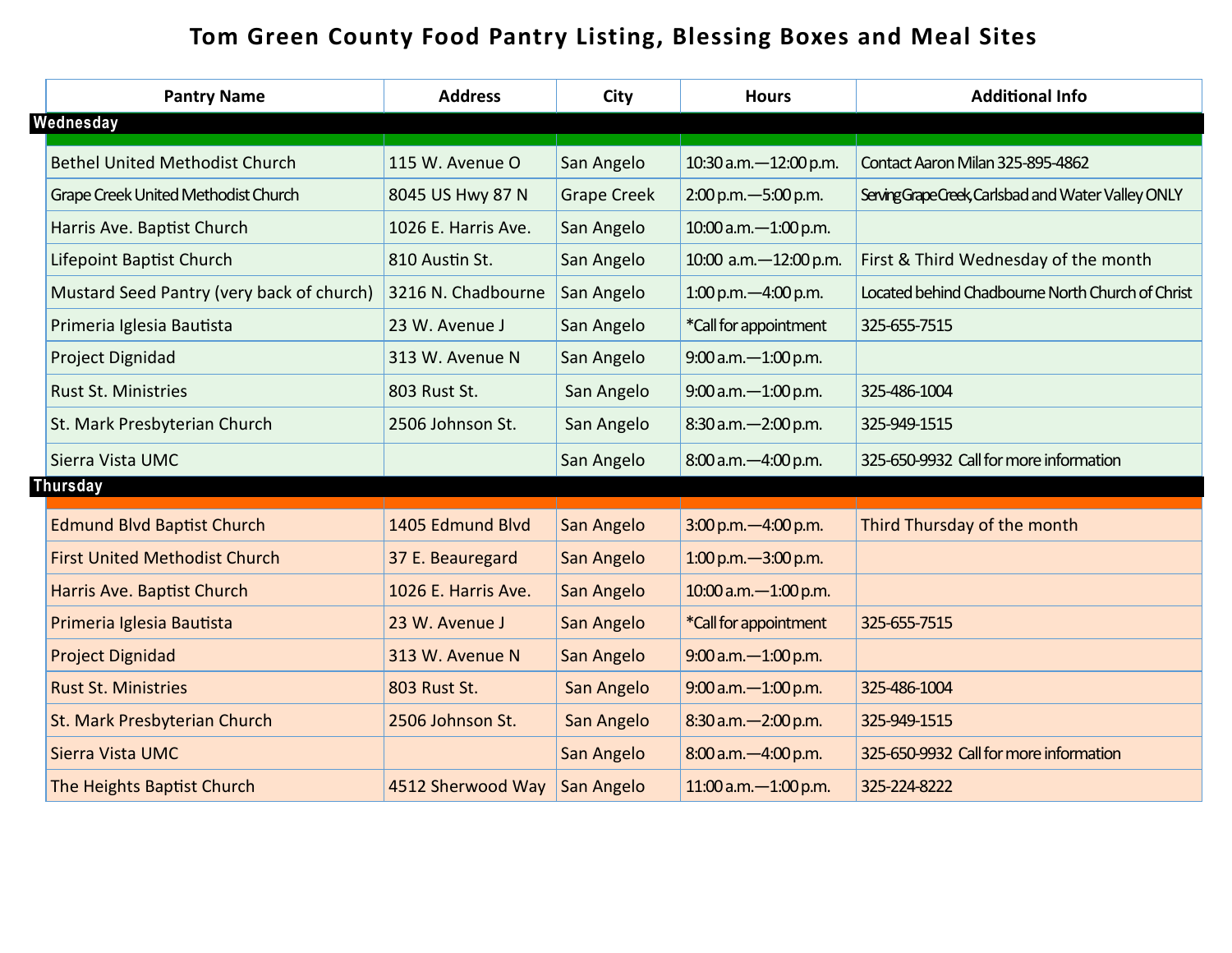| <b>Pantry Name</b>                                      | <b>Address</b>             | City       | <b>Hours</b>              | <b>Additional Info</b>                                |
|---------------------------------------------------------|----------------------------|------------|---------------------------|-------------------------------------------------------|
| Friday                                                  |                            |            |                           |                                                       |
| Faithful & Hearty TemploJerusalem Assembly of God       | 1819 Volney St,            | San Angelo | 10:00 a.m. - 11:00 a.m.   |                                                       |
| Freedom Fellowship Church                               | 342 S. Chadbourne St.      | San Angelo | 1:30 p.m. - 6:00 p.m.     |                                                       |
| Project Dignidad                                        | 313 W. Avenue N            | San Angelo | 9:00 a.m. - 1:00 p.m.     |                                                       |
| <b>Rust St. Ministries</b>                              | 803 Rust St.               | San Angelo | $9:00$ a.m. $-12:00$ p.m. | 325-486-1004                                          |
| St. Mark Presbyterian Church                            | 2506 Johnson St.           | San Angelo | $8:30$ a.m. $-2:00$ p.m.  | 325-949-1515                                          |
| Sierra Vista UMC                                        |                            | San Angelo | 8:00 a.m. -4:00 p.m.      | 325-650-9932 Call for more information                |
| <b>Blessing Box Locations</b>                           |                            |            |                           |                                                       |
| Cross Pointe Fellowship Church                          | 4210 Coliseum Dr.          | San Angelo |                           |                                                       |
| <b>First Baptist Church</b>                             | 13 E. Harris Ave.          | San Angelo |                           |                                                       |
| <b>First United Methodist Church</b>                    | 37 E. Beauregard           | San Angelo |                           |                                                       |
| Galilee Missionary Baptist Church                       | 721 W. 19th St.            | San Angelo |                           |                                                       |
| <b>Immanuel Baptist Church</b>                          | 90 E. 14th St.             | San Angelo |                           |                                                       |
| New Jerusalem Church                                    | 1515 N. Chadbourne         | San Angelo |                           |                                                       |
| <b>State Farm Insurance</b>                             | 1820 College Hills Blvd.   | San Angelo |                           |                                                       |
| Soup Kitchens, Sack Lunch Ministries, Meal Delivery     |                            |            |                           |                                                       |
| <b>Catholic Outreach</b>                                | 410 N. Chadbourne          | San Angelo | $10:00$ a.m. $-2:00$ p.m. | Monday-Friday, FMI 325-617-7292                       |
| First Presbyterian Church                               | 32 N. Irving St.           | San Angelo | 12:00 p.m. -12:30 p.m.    | Sun. sack lunch out the gym door, off College Ave     |
| Meals for the Elderly                                   | 310 E. Houston Harte Expry | San Angelo |                           | Elderly, homebound meal delivery call 655-9200        |
| Neighbors Café Lunch Program                            | 803 Rust St.               | San Angelo | 11:30 a.m. - 12:30 p.m.   | Monday-Friday                                         |
| <b>Wesley Trinity Daily Bread Soup Kitchen</b>          | 301 W. 18th St.            | San Angelo | 11:00 a.m. - 12:50 p.m.   | Monday-Saturday                                       |
| Food Pantry By Appointment Only and Food Distributions* |                            |            |                           |                                                       |
| <b>Catholic Outreach</b>                                | 410 N. Chadbourne          | San Angelo | 10:00 a.m. - 2:00 p.m.    | 1st & 3rd Mondays, FMI 325-617-7292                   |
| <b>Full Gospel Assembly of God</b>                      |                            | San Angelo |                           | 325-949-8045 Call for appointment                     |
| <b>Galilee Missionary Baptist Church</b>                | 721 W. 19th St.            | San Angelo |                           | 325-655-1328 Call for appointment                     |
| St. Paul Presbyterian Church*                           | 11 N. Park St.             | San Angelo |                           | 325-653-5691, Call for appointment/distribution dates |
| <b>The Bridge</b>                                       | <b>1100 MLK</b>            | San Angelo |                           | 325-658-5011 Call for appointment                     |
| <b>Women of Power</b>                                   | 305 W. Avenue L            | San Angelo | 10:30 a.m. - 1:00 p.m.    | 325-227-9517 Call for appointment                     |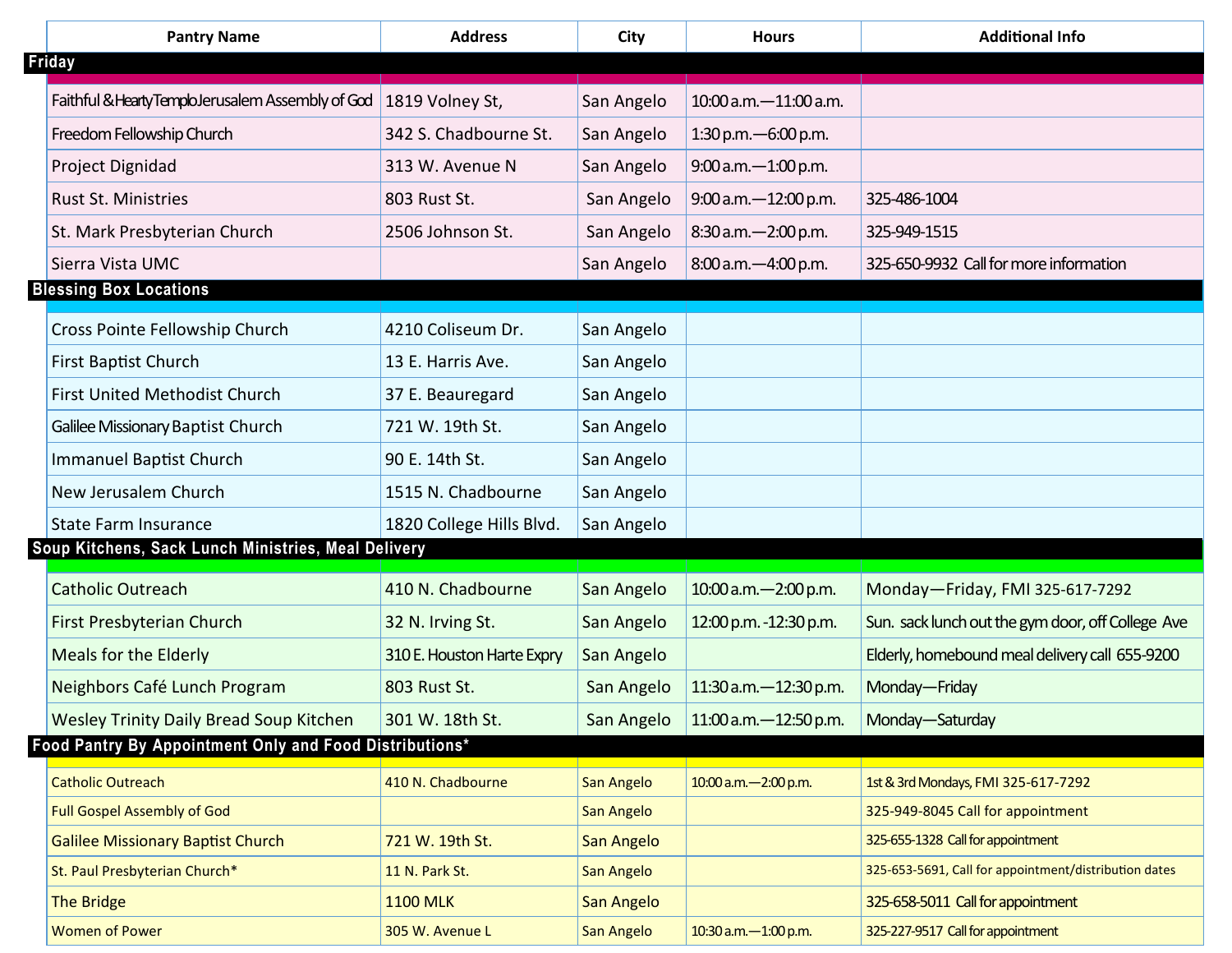## **OTHER COUNTY FOOD PANTRY LISTING**

|                | <b>Pantry Name</b>                   | <b>Address</b>     | City              | <b>Hours</b>              | <b>Additional Info</b>               |
|----------------|--------------------------------------|--------------------|-------------------|---------------------------|--------------------------------------|
|                | <b>Monday</b>                        |                    |                   |                           |                                      |
|                | First United Methodist Church        | 201 Gay St.        | Menard            |                           | <b>Mondays</b>                       |
|                | <b>Mason County Food Pantry</b>      | 124 Mesquite       | Mason             | 4:00 p.m. - 5:30 p.m.     | Second & Fourth Monday of each month |
|                | Ozona United Methodist Church        | 12 E. 11th St.     | Ozona             | 8:00 a.m. - 5:00 p.m.     |                                      |
| <b>Tuesday</b> |                                      |                    |                   |                           |                                      |
|                | <b>Eldorado Service Center</b>       | 400 W. Murchison   | Eldorado          | 1:00 p.m. - 4:00 p.m.     | Third Tuesday of the month           |
|                | <b>Irion County Food Pantry</b>      | 105 W. Juanita     | Mertzon           | 3:30 p.m. - 5:00 p.m.     | Fourth Tuesday of the month          |
|                | Ozona United Methodist Church        | 12 E. 11th St.     | Ozona             | 8:00 a.m. - 5:00 p.m.     |                                      |
|                | <b>Sutton County Food Pantry</b>     | 704 Glasscock      | Sonora            |                           | Fourth Tuesday, Call 325-387-2458    |
|                | Wednesday                            |                    |                   |                           |                                      |
|                | <b>Coke County Food Pantry</b>       | 714 Washington St. | <b>Robert Lee</b> | 2:00 p.m. -4:00 p.m.      |                                      |
|                | <b>Eden Community Pantry</b>         | 210 Smith          | Eden              | $9:00$ a.m. $-11:00$ a.m. | Third Wednesday of the month         |
|                | <b>First United Methodist Church</b> | 238 N. 15th St.    | Junction          | 10:00 a.m. - 12:00 p.m.   |                                      |
|                | <b>Ozona United Methodist Church</b> | 12 E. 11th St.     | Ozona             | 8:00 a.m. - 5:00 p.m.     |                                      |
|                | <b>Thursday</b>                      |                    |                   |                           |                                      |
|                | <b>Menard Community Center</b>       | 303 W. Travis      | Menard            | $9:00$ a.m. $-2:00$ p.m.  | Last Thursday of the month           |
|                | Ozona United Methodist Church        | 12 E. 11th St.     | Ozona             | 8:00 a.m. - 5:00 p.m.     |                                      |
|                | <b>Friday</b>                        |                    |                   |                           |                                      |
|                | <b>First Baptist Church</b>          | 1103 W. 17th St.   | <b>Brady</b>      | $9:00$ a.m. $-11:00$ a.m. | Second Friday of the month           |
|                | Ozona United Methodist Church        | 12 E. 11th St.     | Ozona             | 8:00 a.m. - 5:00 p.m.     |                                      |